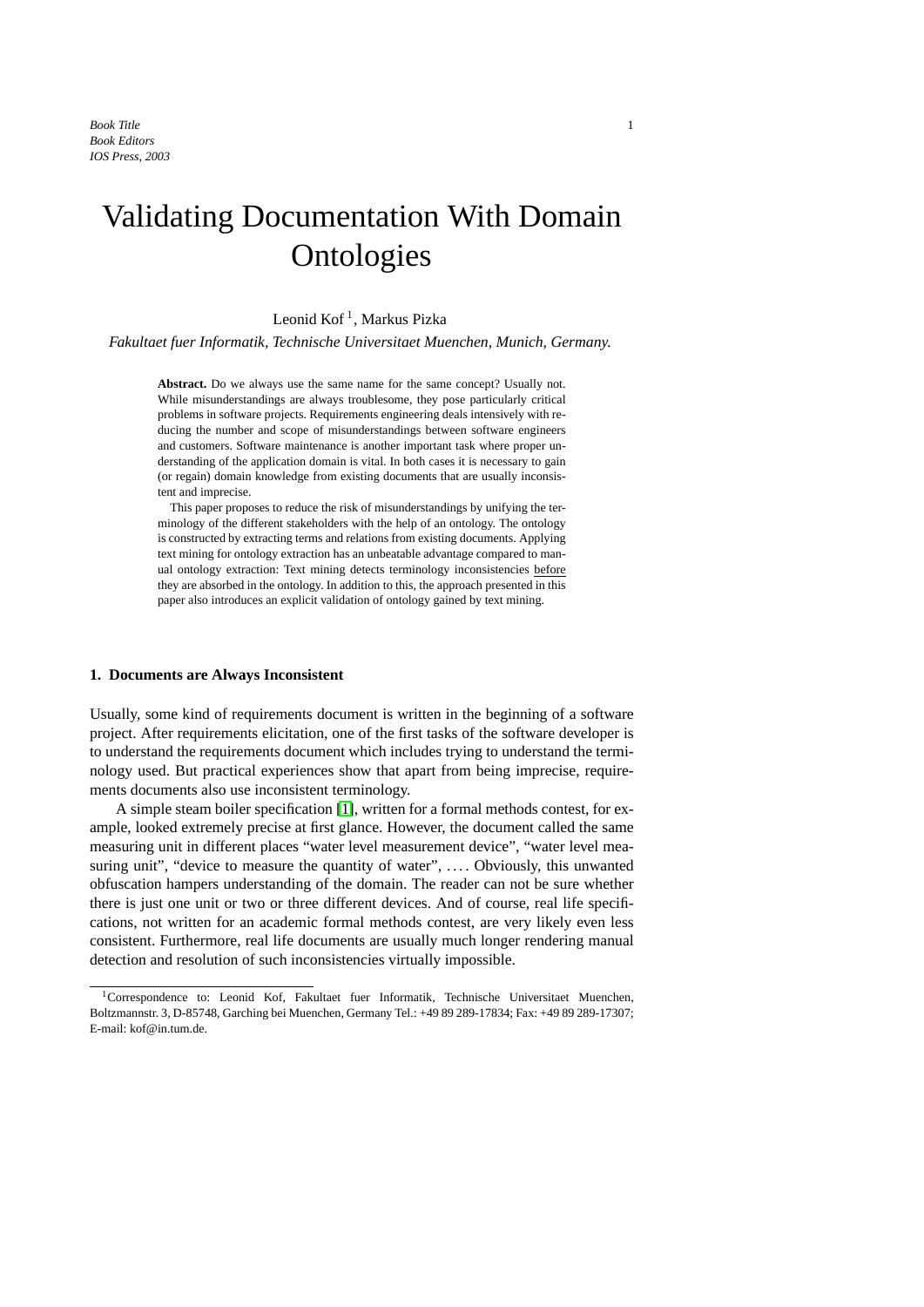The consequences of this confusion grow with the progress of a software system through the software life cycle. At the later maintenance stage not only the documentation is inconsistent, but also the terminology used in the code does not necessarily coincide with the documentation. Sneed concludes in [\[2\]](#page-16-0) that in many systems "*procedures and data are named arbitrarily*". Clearly, this strongly contributes to the fact that software maintenance consumes 80% of all costs for software and 50% out of these 80% must be devoted to program comprehension [\[3\]](#page-16-1).

The goal of the approach presented in this paper is to detect and eliminate terminology inconsistencies by building consistent ontologies. The ontology extracted from documents and code are themselves validated either via prototyping (in requirements engineering) or by comparison with the implemented domain model (in the case of reengineering). After validation by the stakeholders, this ontology will then be used as a consistent conceptual basis in the development or maintenance process.

### *Outline*

The reminder of this paper is organized as follows: Section [2](#page-1-0) gives an overview of existing text analysis methods. Section [3](#page-3-0) shows how ontologies can be extracted in general, whereas Section [4](#page-4-0) introduces an ontology extraction approach based on text analysis. In [5](#page-6-0) we will show how ontology extraction can be embedded in the process of requirements engineering (or software re-engineering) and how the extracted ontology becomes validated, though validation is performed differently for requirements engineering and re-engineering. Finally, Section [7](#page-15-1) summarizes the results of the proposed approach.

#### <span id="page-1-0"></span>**2. Related Work on Text Analysis**

Document analysis for itself is neither a completely new problem nor a new solution in software engineering. There have already been various attempts to apply text analysis to requirements documents. In [\[4\]](#page-16-2) Ben Achour classifies the linguistic methods of requirements engineering as either syntactic, lexical, or semantic.

Before giving an overview of the related approaches, we want to pose a set of criteria making a text analysis approach suitable for requirements documents analysis:

- The approach should not rely on any firm expression patterns. This is necessary due to extremely poor quality of requirements documents and practical impossibility to enforce any writing style.
- The approach should be interactive and not completely automatic. This is necessary to detect inconsistencies in the analyzed document. As praxis shows, inconsistencies are inevitable in requirements documents, which makes a completely automatic approach unfeasible. As Aussenac-Gilles [\[5\]](#page-16-3) and Goldin & Berry [\[6\]](#page-16-4) state, completely automated technique is not desirable as it potentially results in wrong extraction or information loss. Obviously, the human interaction should be limited to validation activities and should be unnecessary, for example, for pure term extraction.
- The approach should not rely on any previous domain knowledge. It is mostly the case in requirements engineering, that software at project beginning engineers have little superficial knowledge about the application domain, which causes difficulties in understanding the customer.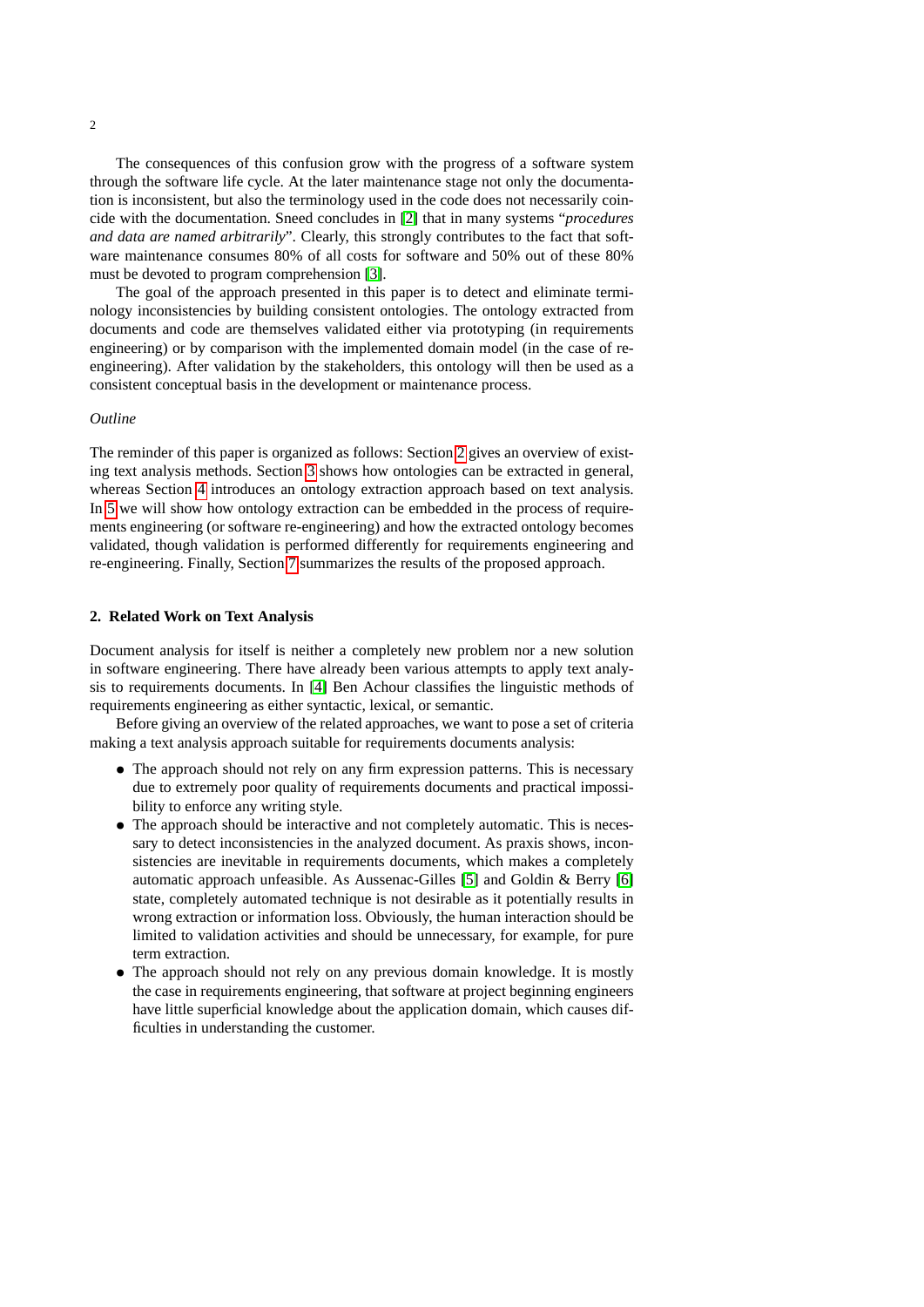• The approach should extract not only terms relevant for the application domain, but also relations between these terms (i.e., ontology extraction instead of glossary extraction).

Among the three classes of existing approaches (lexical, syntactical, and semantical), lexical approaches are the most robust ones. Lexical methods, as proposed by Goldin & Berry [\[6\]](#page-16-4), extract terms on the basis of common character sequences occurring in different sentences: any character sentence appearing in at list two sentences is a potential domain term. The decision whether the character sequence is really a term is made manually by the analyst. This simplicity is also the reason for the robustness of the lexical techniques. However, lexical approaches are limited to term extraction, they do not provide any term classification.

Syntactic methods are the oldest and the best known ones: Abbott suggested in [\[7\]](#page-16-5) a method of terminology extraction based on an analysis of substantives, verbs, etc. (substantives become classes, verbs become actions, etc.) A similar proposal was made by Chen in [\[8\]](#page-16-6). Abbott states,

Although the process we follow in formalizing the strategy may appear mechanical, it is not (given the current state–of–the–art of computer science) an automatable procedure.

The techniques proposed by Abbott and Chen could certainly be automated, today, using modern "Part–of–Speech" taggers (see for example Ratnaparkhi [\[9\]](#page-16-7)). However, even if they were automated, these techniques would not produce a complete ontology but only the bare terminology.

A number of syntactic approaches were proposed for ontology extraction was proposed for other (not software engineering) applications. For example, Hearst [\[10\]](#page-16-8) suggests a heuristics for extraction of the "is-a" relation from text. Berland and Charniak [\[11\]](#page-16-9) extend the idea of Hearst to the extraction of the "part-of" relation. Degeratu and Hatzivassiloglou [\[12\]](#page-16-10) use ideas similar to Hearst to extract the 'terms and relations from legal documents. The three above approaches, although sensible in the domains they were developed for, have common drawbacks making them barely applicable to requirements engineering:

- they rely on certain firm expression patterns,
- they are completely automated and do not give the user a validation possibility.

Other existing syntactical techniques, like those by Lame [\[13\]](#page-16-11) and Zhou et al. [\[14\]](#page-16-12) do not rely on firm expression patterns, but they require a-priori knowledge of domain terminology to become applicable.

Semantic techniques like those by Fuchs [\[15\]](#page-16-13), Gervasi and Nuseibeh [\[16\]](#page-16-14) or Ambriola and Gervasi [\[17\]](#page-16-15) translate every sentence into a logical formula. This is surely even more than ontology extraction, but they rely on firm predefined expression patterns, which makes these approaches barely applicable to real life requirements documents. Furthermore, they *use* a given ontology to work, but they do not produce one.

The summary of this overview on related work on text analysis is obvious: there is no ontology extraction approach *satisfying the above requirements* in software engineering, yet! One could object that text mining was not necessary for ontology extraction. But, the only alternative would be purely manual ontology design (as in [\[18\]](#page-16-16)) which would imme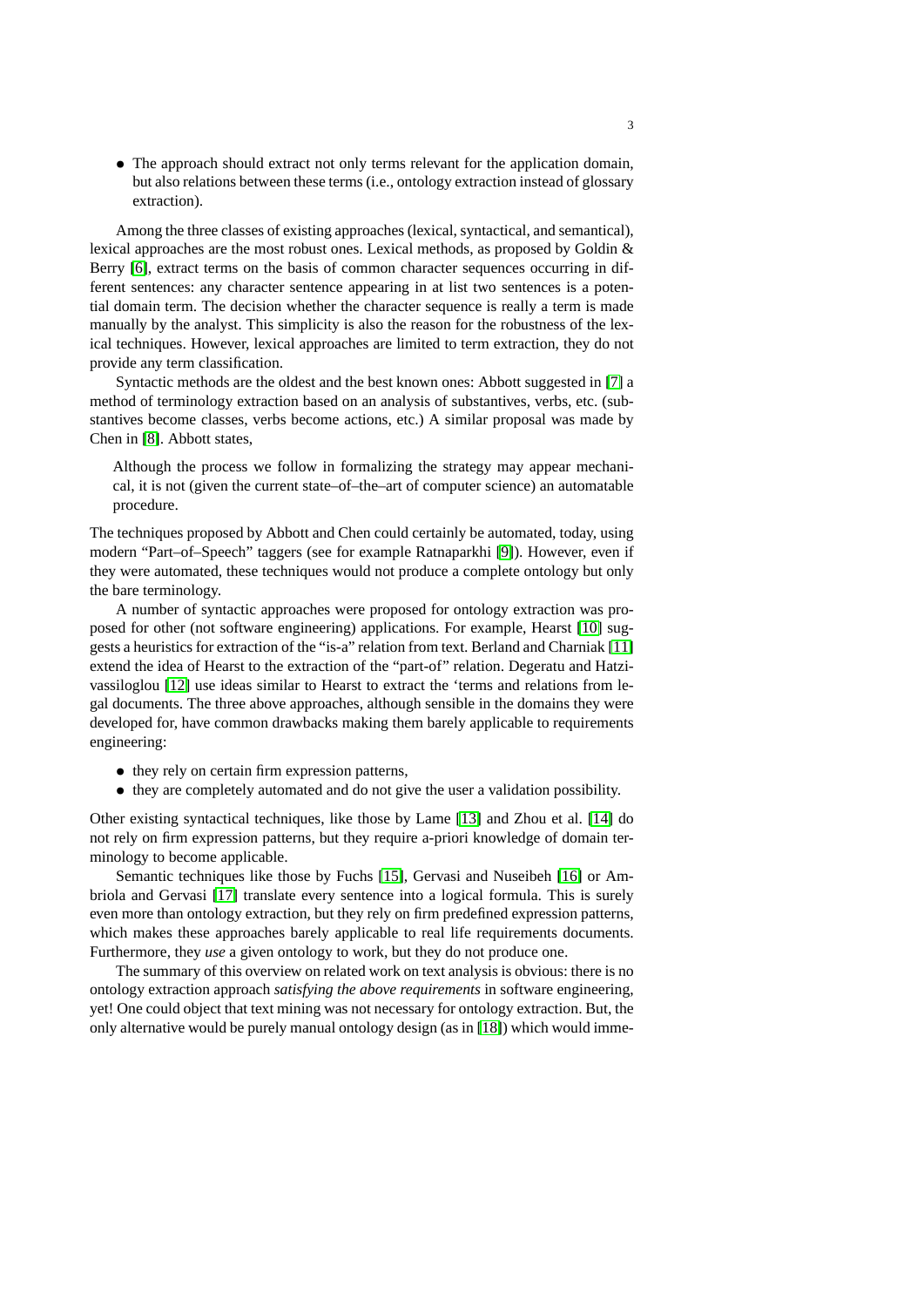diately lead into the troubles that we aim to overcome. Manual design does not reliably detect terminology inconsistencies but rather is a major source for inconsistencies.

The remainder of this paper describes our proposed ontology extraction approach and its embedding into software engineering process. In the context of the presented work an ontology is defined as a taxonomy enriched with associations. The taxonomy itself consists of a set of terms and the "is-a"–relation.

## <span id="page-3-0"></span>**3. Ontology Construction Basics**

The concept of an "ontology" was introduced in artificial intelligence as a means for communication between intelligent agents (see for example [\[19\]](#page-16-17)). Today, it is regarded as a generally useful concept to communicate concept dependencies. As software development involves communication between "intelligent agents", here called software engineers and domain experts, an ontology can be a valuable instrument to establish a common language within a software project.

# *3.1. Do We Actually Need an Ontology?*

At first it might seem that an ontology is unnecessary because a common language could also be established with a simple glossary. However, a brief example by Zave and Jackson [\[20\]](#page-16-18) shows that a simple glossary quickly falls short in establishing a common understanding. The context of this example is a hypothetical university information system with a definition of the term "student", the binary relation "enrolled", and a conversation between the two agents Able and Baker:

Able: Two important basic types are *student* and *course*. There is also a binary relation *enrolled*. If the basic types and relations are formalized as predicates, then it holds that

 $\forall s \forall c \ (enrolled(s, c) \Rightarrow student(s) \land course(c)).$ 

Baker: Do only students enroll in courses? I don't think that's true. Able: But that's what I mean by *student*!

Although they *do* agree that the term "student" is an important domain concept, they disagree on the meaning of this concept.

# *3.2. Basics of Ontology Construction During Requirements Engineering*

The usefulness of an ontology as a requirements engineering product has already been recognized. For example, Breitman and Sampaio do Prado Leite [\[18\]](#page-16-16) regard an application ontology as one of the products of the requirements engineering activity. All methodologies for ontology construction listed in their work share the same basic steps as shown in figure [1.](#page-4-1) Apart from validation and verification, these steps include identification of information sources, identification of the list of terms, classification of the terms and their description.

Besides these common steps, the various methodologies listed by Breitman & Sampaio do Prado Leite remain rather abstract in the sense that they do not specify *how* to identify information sources, *how* to classify terms, and so on.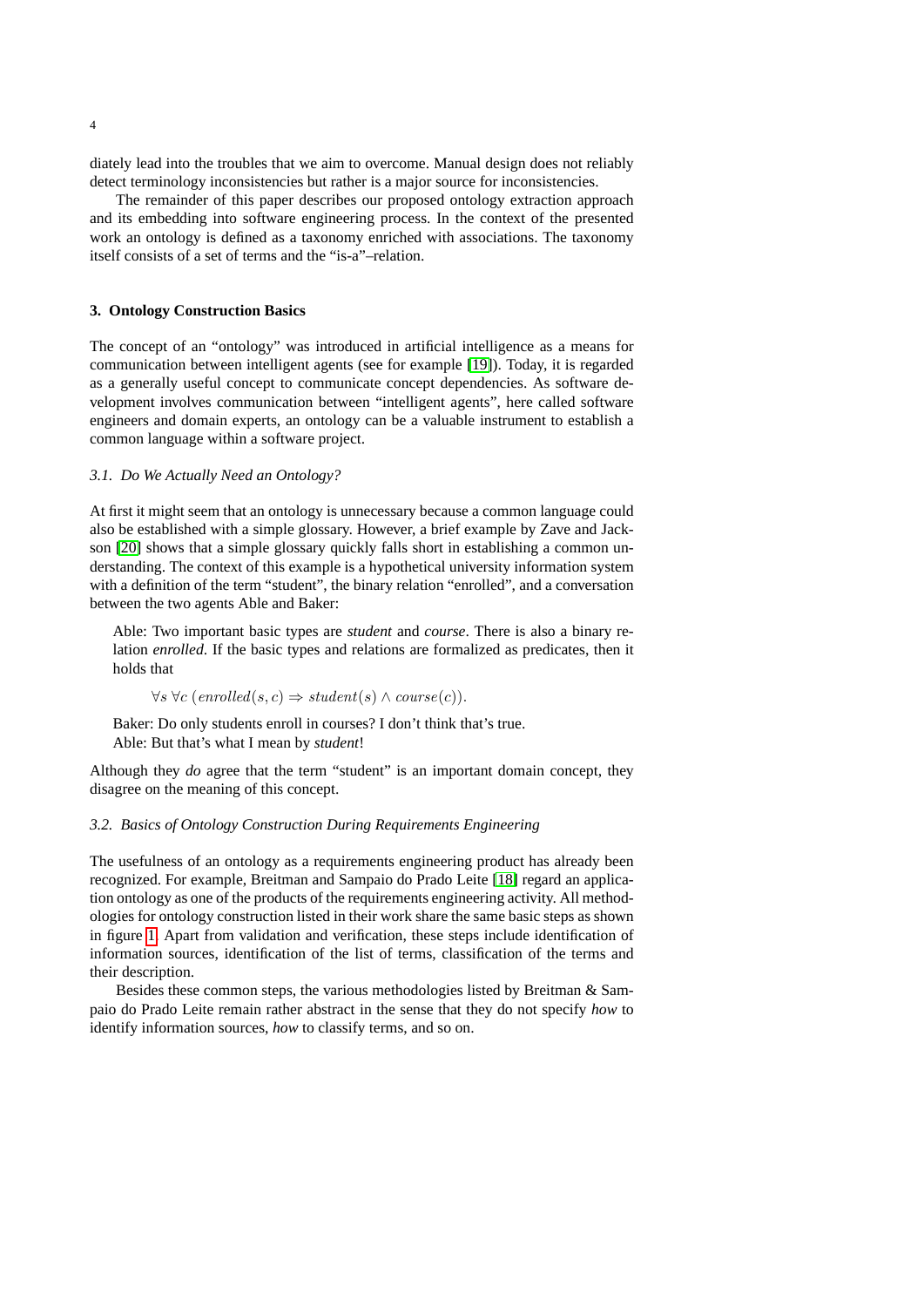

<span id="page-4-1"></span>Figure 1. Ontology Construction Process (source: [\[18\]](#page-16-16))

However, if we consider ontology construction as an activity within the requirements engineering process, the identification of the sources of information seems rather obvious: the primary source of information are the requirements documents. For our second example for employing ontologies in software engineering, i. e. re-engineering, two sources of information have to be regarded: documentation of the software system and its code itself.

The next section shows how we extract a domain ontology from textual documentation.

# <span id="page-4-0"></span>**4. Ontology Extraction via Text Analysis**

Text analysis can easily be introduced into the general ontology construction process presented above. Figure [2](#page-5-0) depicts the activities needed to produce an ontology starting from some documents<sup>[1](#page-4-2)</sup>.

"Parsing and subcategorization frames extraction" corresponds to the "identification of the term list step" of figure [1,](#page-4-1) "term clustering  $&$  taxonomy building" as well as "association mining" correspond to "term classification". Term validation and verification will be addressed later (see sec. [5\)](#page-6-0).

Note, that we define ontology as a taxonomy enriched with associations. The taxonomy itself consists of a set of terms and the "is-a"–relation. The overall process of ontology construction consists of four steps: term extraction, term clustering, taxonomy building (as cluster hierarchy) and relation (aka association) mining.

<span id="page-4-2"></span><sup>&</sup>lt;sup>1</sup> see [\[21\]](#page-16-19) for further details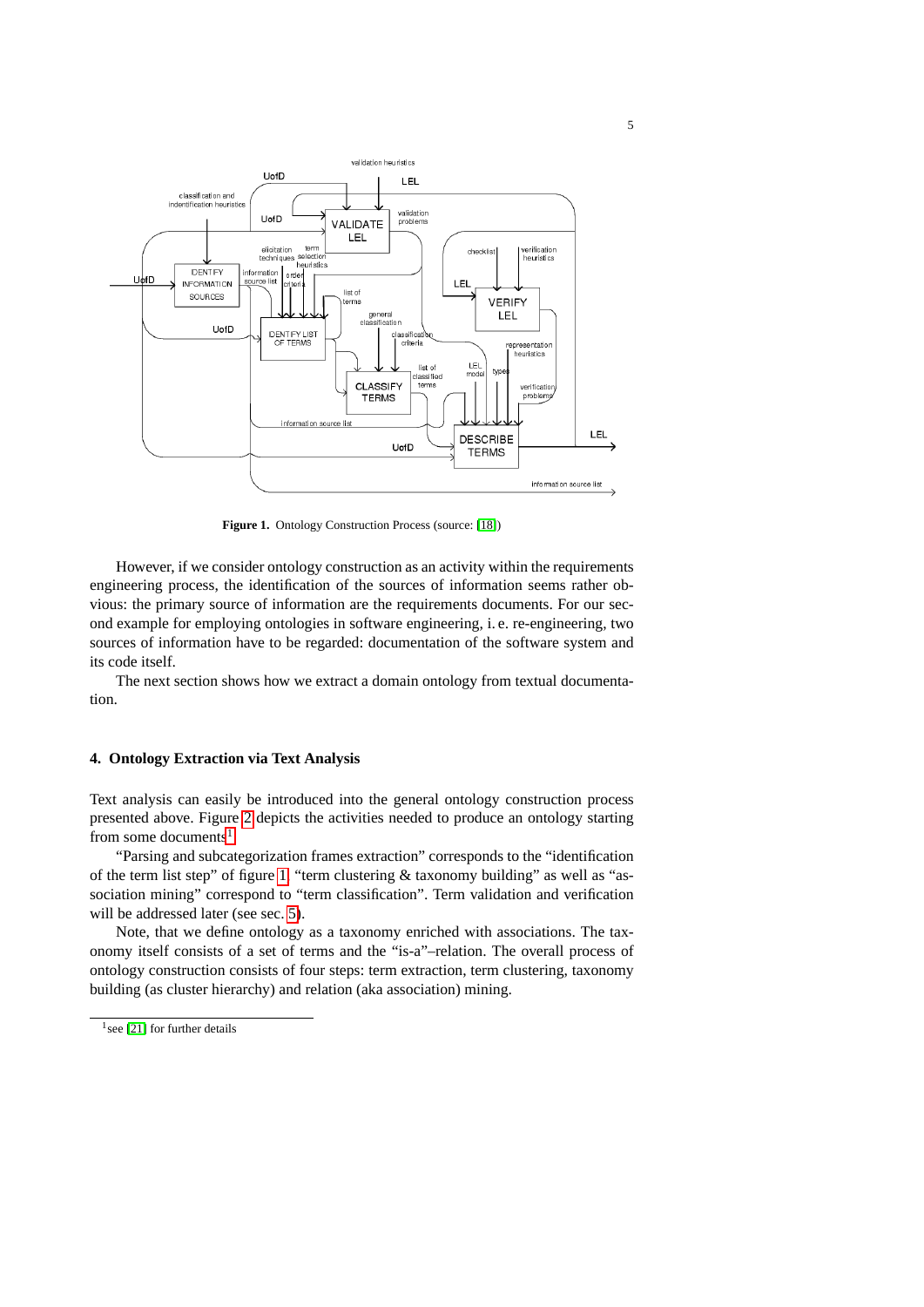

<span id="page-5-0"></span>**Figure 2.** Ontology Extraction Procedure [\[21\]](#page-16-19)

- **Extraction of terms from requirements documents:** To extract terms, each sentence is parsed and the resulting parse tree is decomposed. Noun phrases that are related to the verb of the sentence are extracted as domain concepts. For example, from the sentence "The control unit sends an alarm message in a critical situation" "send" is extracted as the main verb, "control unit" as the subject and "alarm message" as the direct object.
- **Term clustering:** The second step clusters related concepts. Two concepts are considered as related and put into the same cluster if they occur in the same grammatical context. I.e., two terms are related in the following cases:
	- They are subjects of the same verb.
	- They are direct objects of the same verb.
	- They are indirect objects of the same verb and are used with the same preposition.

For example, if the document contains two sentences like

- 1. "The control unit sends an alarm message in a critical situation"
- 2. "The measurement unit sends measurements results every 5 seconds",

the concepts "control unit" and "measurement unit" are considered as related, as well as "alarm message" and "measurements results".

**Taxonomy building:** Concept clusters constructed in the previous step are used to build the taxonomy by joining overlapping concept clusters. The emerging larger clusters represent more general concepts. For example, the two clusters {alarm message, measurements results} and {control message, measurements results} are joined into the larger cluster

{alarm message, control message, measurements results}

because they share the common concept {measurement results}. The new joint cluster represents the more general concept of possible messages. This step also aids in identifying synonyms<sup>[2](#page-5-1)</sup> because synonyms are often contained in the same cluster. For example, if a cluster contains both "signal" and

<span id="page-5-1"></span><sup>2</sup>different names for the same concept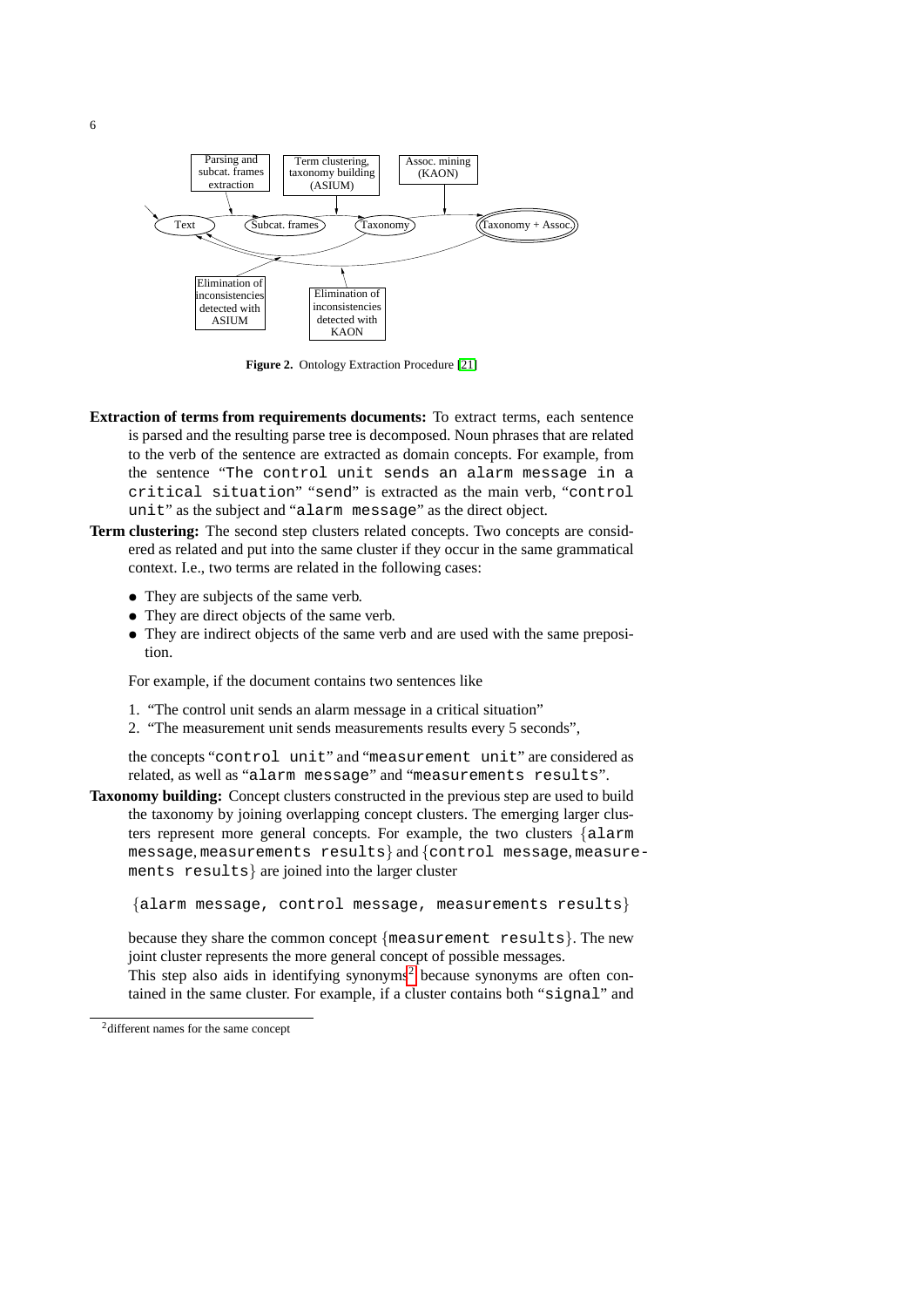"message", the domain analyst performing the ontology construction can identify them as synonyms.

Since manual construction of the taxonomy would be both cumbersome and errorprone we use the tool ASIUM [\[22\]](#page-16-20) for term clustering and taxonomy building.

**Associations/relations mining:** There is a potential association between two concepts if they occur in the same sentence. Each potential association then has to be validated by the requirements engineer before being recorded as an association between concepts.

Note, that the validation of the association proposed by the association mining tool automatically implies a validation of the requirements document. If the tool suggests an association that *can not* be valid (i.e., a pair containing completely unrelated concepts), then we have detected an evidence that the requirements document contains some inconsistent noise that must be eliminated (see [\[23\]](#page-17-0) for an in–depth treatment of association mining).

We use the tool KAON [\[23\]](#page-17-0) during this step.

All techniques introduced but term extraction were developed separately from each other for other purposes than requirements documents analysis. However, chaining these separate techniques into a proper process and enriching them with term extraction results is of great benefit for ontology extraction from requirements documents. The feasibility of the approach described above was proven on two case studies, presented in [\[21\]](#page-16-19).

## <span id="page-6-0"></span>**5. Applying Ontology to Document Validation**

The method introduced above extracts an ontology from natural language documents. It is applicable to different kind of texts, such as requirements documents in new projects, or user and developer documentation of existing software.

## *5.1. Dealing with Inconsistencies*

One key feature of the introduced text analysis method is its interactivity. In each step the analyst receives feedback allowing him to steer the construction. During the construction of concept clusters or overlaps the analyst may identify the content of the resulting clusters as inconsistent. This indicates that some unrelated concepts were put into the same cluster. Since such defects are not introduced by the extraction and clustering steps themselves, the inconsistencies detected can and should be corrected in the original text before the analysis continues, as illustrated in figure  $2<sup>3</sup>$  $2<sup>3</sup>$  $2<sup>3</sup>$ .

## *5.2. Terminology Validation After Extraction*

The idea of iterative ontology extraction perfectly fits the Volere requirements engineering (RE) process [\[24\]](#page-17-1). According to [\[24\]](#page-17-1) virtually every RE process is built in a similar way and runs through knowledge acquisition, writing the requirements document, requirements validation and prototyping. Figure [3](#page-7-0) depicts a simplified Volere RE process. Solid arrows stem from the original process, dashed arrows are the transitions that we add in our approach to improve the validation phase.

<span id="page-6-1"></span><sup>&</sup>lt;sup>3</sup> see [\[21\]](#page-16-19) for details on inconsistency detection and correction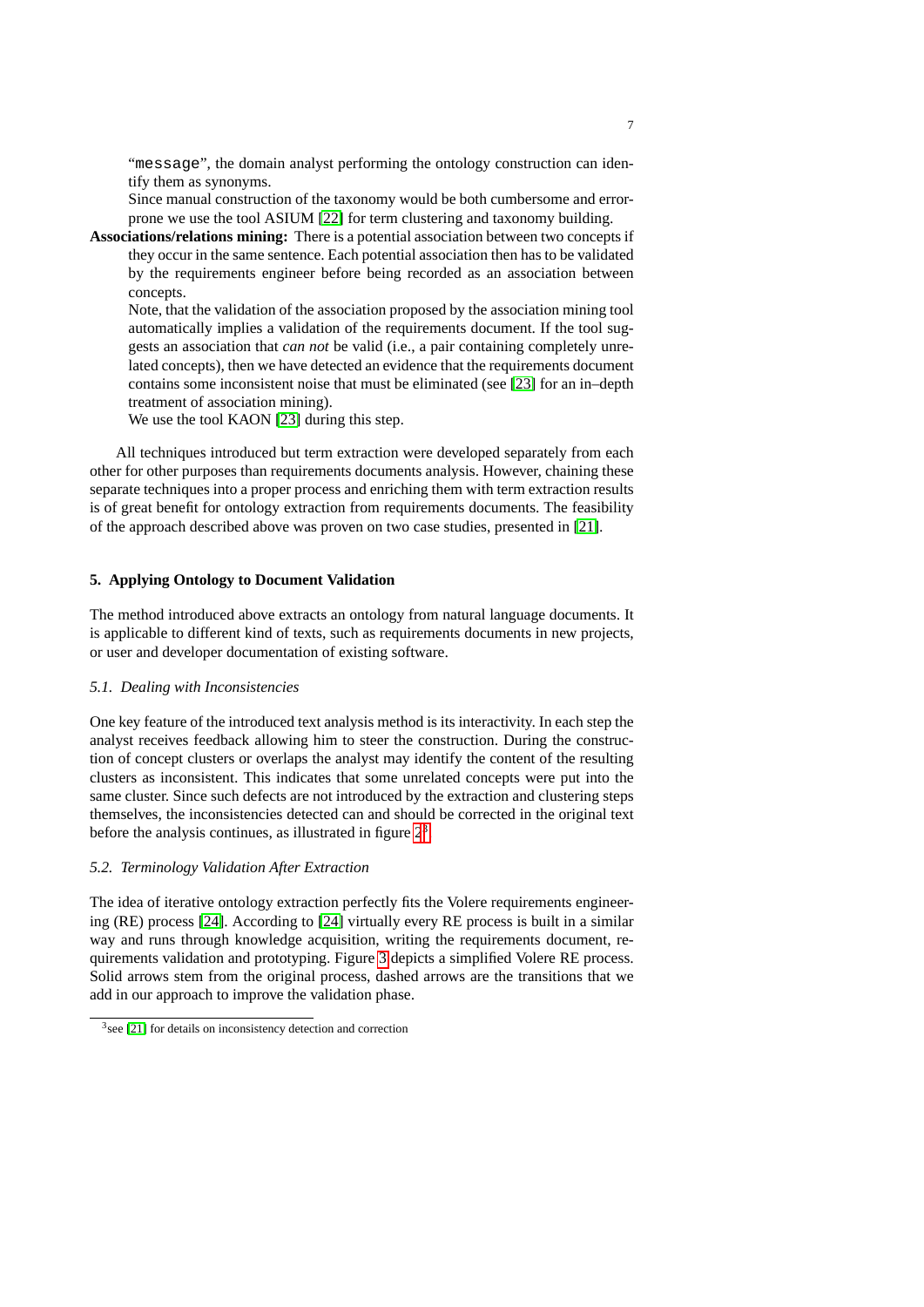

<span id="page-7-0"></span>**Figure 3.** Volere Requirements Engineering Process

According to the Volere RE–Process, the RE process starts out with a brainstorming and refinement of the requirements until the requirements are ripe enough to be written down. Obviously, the results of the brainstorming sessions must be validated after writing them down. Robertson & Robertson [\[24\]](#page-17-1) list several validation goals, such as

- Completeness of each requirement
- Traceability

8

• *Consistent terminology*

The ontology extraction described in the previous section facilitates checking for consistent terminology because inconsistent terminology becomes exposed in the text mining phase as implausible concept clusters and associations.

As stated above, the standard Volere–Process had to be extended to accommodate this kind of document validation: When inconsistent terminology is detected during text mining, it has to be corrected before the construction of the ontology continues. This feedback loop is marked by a dashed arc from "Validate" to "Write the specification" in figure [3.](#page-7-0) As a result of this iteration the requirements document will only contain consistent terminology by the moment ontology construction is finished. One could argue that this iteration could go on for a long time which is correct from an abstract point of view. In practice, applying this process has the pleasant side-effect to quickly teach writers of requirements documents how to use consistent terminology.

Obviously, the same idea of document analysis and validation can be applied in the case of software re-engineering. The only difference is that not the requirements documents but any existing documentation can be analyzed.

### *5.3. Validating the Taxonomy and Associations*

Obviously, the extracted ontology itself must also be validated. In contrast to the validation of the terminology, this validation step depends on the goal (requirements engineering vs. re-engineering) of the analysis.

In the case of requirements engineering there is no reference domain model for the extracted domain ontology to be compared with. Thus, the ontology can only be validated via manual examination by a domain expert or via prototyping. Prototyping and validation in the case of requirements will be discussed in section [6.1.](#page-11-0)

In the case of re-engineering or software maintenance there are more sources of information than just the RE documentation. Another domain model can be extracted from the existing code. In virtually any realistic situation, the implemented and the documented domain model will differ. Section [6.2](#page-13-0) shows how the domain model extracted from code can be compared with the ontology deduced from additional documentation and how the results of this comparison can be used to improve both documentation and code.

## *5.4. Ontology as a Document Validation Means: a Case Study*

In one of our case studies we analyzed the steam boiler specification [\[1\]](#page-15-0) to extract an ontology form it. This specification describes a control application whose aim is to support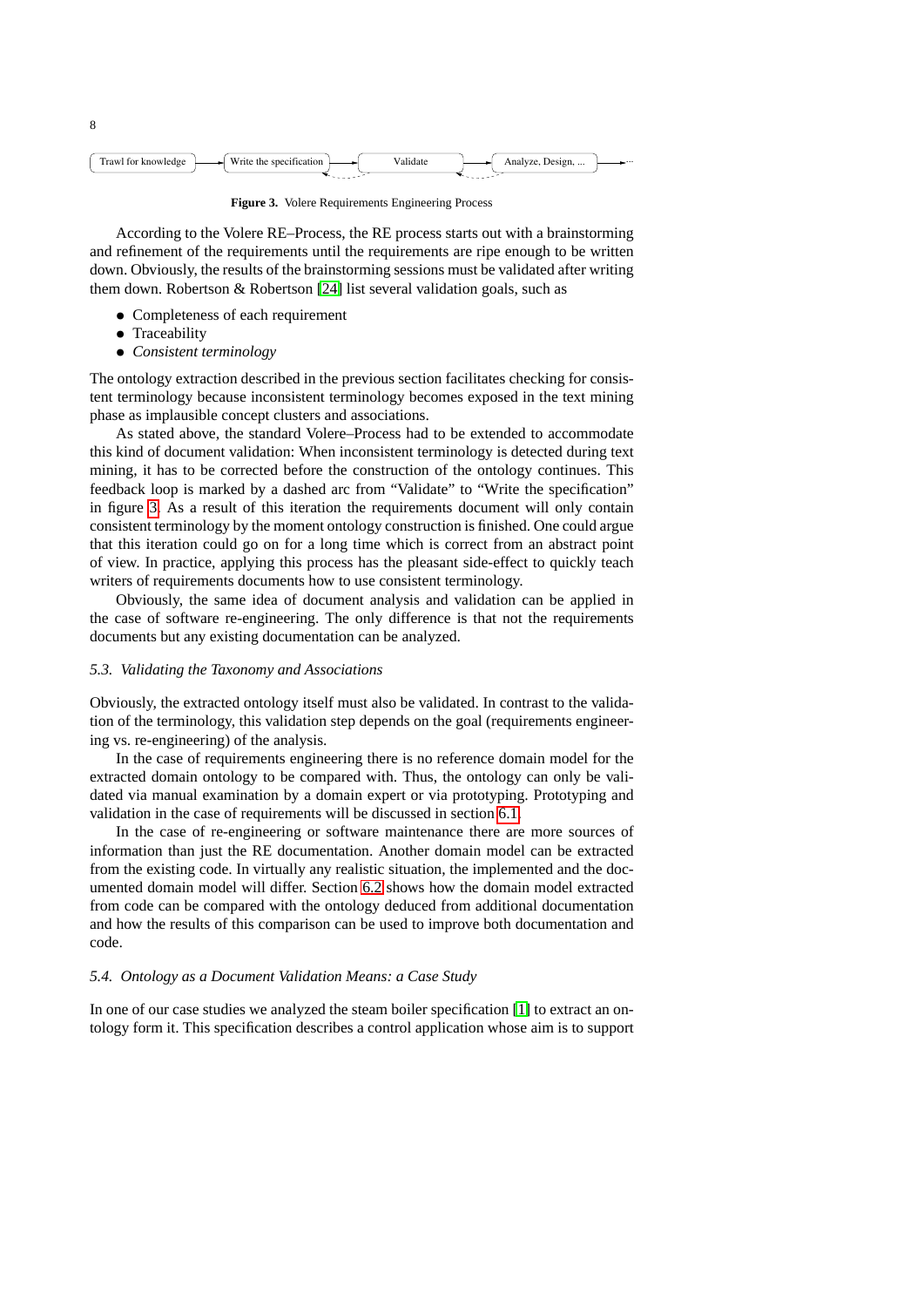| steamboiler       |        |  |                        |  |
|-------------------|--------|--|------------------------|--|
|                   |        |  | steam measurement      |  |
|                   |        |  | M <sub>2</sub>         |  |
| pump 1            | ctrl 1 |  |                        |  |
|                   |        |  | N <sub>2</sub>         |  |
| pump <sub>2</sub> | ctrl 2 |  | water level<br>display |  |
|                   |        |  | N <sub>1</sub>         |  |
| pump 3            | ctrl 3 |  |                        |  |
|                   |        |  | M1                     |  |
| pump 4            | ctrl 4 |  |                        |  |
|                   |        |  | valve                  |  |
|                   |        |  |                        |  |

<span id="page-8-0"></span>**Figure 4.** The steam boiler system [\[25\]](#page-17-2)

required water level in a steam boiler. The steam boiler system consists of the following units (see also Figure [4,](#page-8-0) taken from [\[1\]](#page-15-0)):

- the steam-boiler
- a device to measure the quantity of water in the steam-boiler ("water level display" in Figure [4\)](#page-8-0)
- four pumps to provide the steam-boiler with water
- four devices to supervise the pumps (one controller for each pump) ("ctrl" in Figure [4\)](#page-8-0)
- a device to measure the quantity of steam which comes out of the steam-boiler ("steam measurement" in Figure [4\)](#page-8-0)
- an operator desk (missing in Figure [4\)](#page-8-0)
- a message transmission system (missing in Figure [4\)](#page-8-0)

The system should provide the required water level even despite failures of some components. Depending on the functioning components the system works in different operation modes.

Figure [5](#page-9-0) shows a manually constructed ontology for the steam boiler system.<sup>[4](#page-8-1)</sup> It shows the concepts introduced in the specification and a classification of these concepts. The classification is explicitly introduced in the requirements document as well. The concept classes are:

- sent messages (messages sent by the control program)
- received messages (messages received by the control program)
- failures
- operation modes
- physical units
- physical parameters

<span id="page-8-1"></span><sup>4</sup>Rectangular boxes represent concepts and hexagonal boxes represent relations between concepts. The very common "is-a"–relation is shown by means of variable-width lines, the thin end pointing to the more general concept and the thick end pointing to the less general one.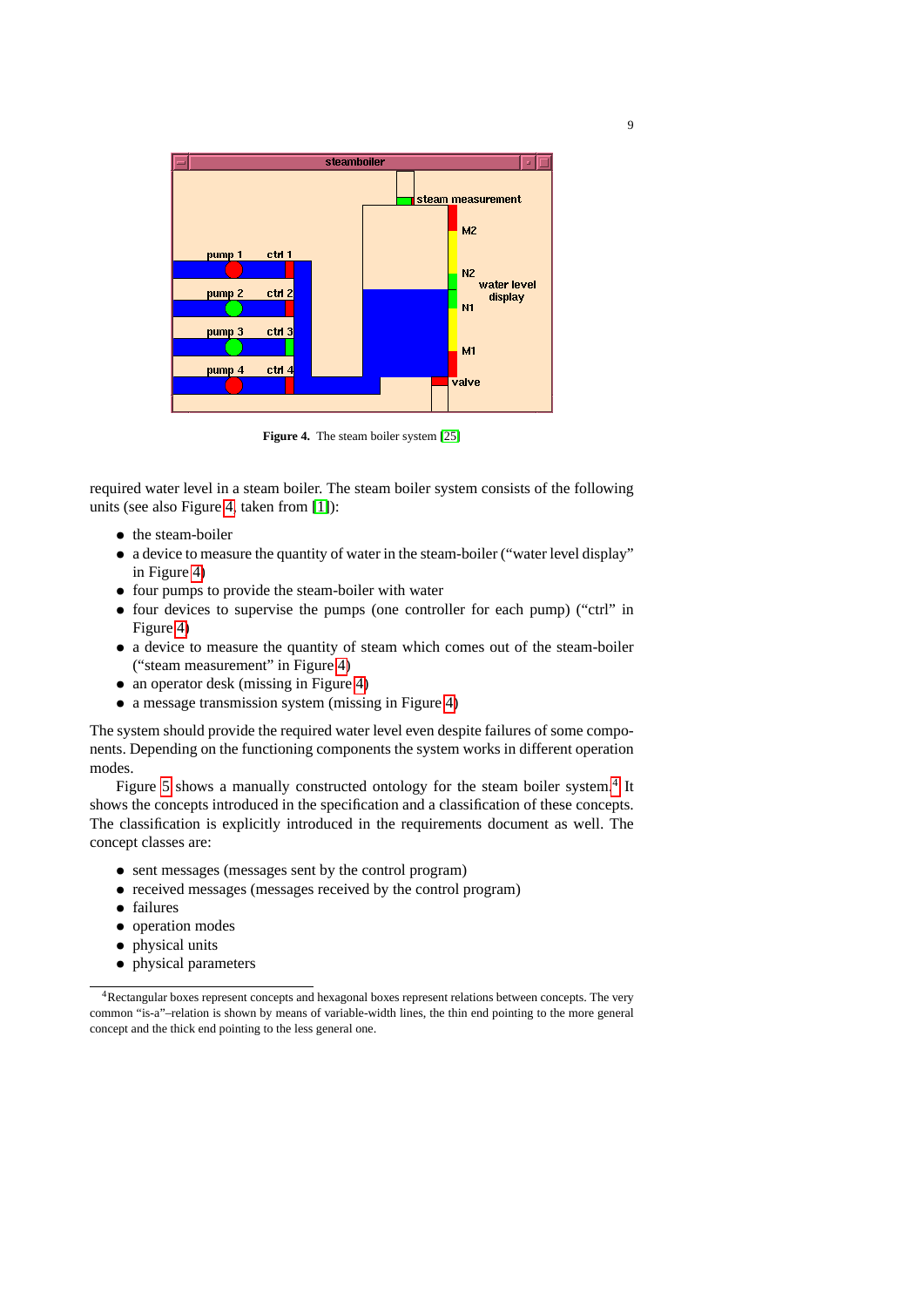

<span id="page-9-0"></span>**Figure 5.** Steam boiler ontology, manually constructed

Only few associations are explicitly stated in the requirements document. Figure [5](#page-9-0) shows three classes of them:

- **"signalizes"** is an association between a hardware failure and a message signalizing this failure.
- **"causes"** is an association between a hardware failure and the operation mode caused by this failure.
- **"opens/closes"** are associations between messages controlling the pumps and the pumps themselves.

Figure [6](#page-10-0) shows a part of the ontology produced by the means of text analysis. The diagram shows the ontology root (kaon:Root), four top-level concepts (operation mode, failure, physical unit and message) with some of their subordinate concepts and relations between them. For example, there are associations "Transmission failure causes emergency stop mode" and "Rescue mode is caused by water level measuring unit failure".

When compared to the manually constructed ontology in Figure [5,](#page-9-0) the extracted ontology contains all the concept classes but "physical parameters". The names of physical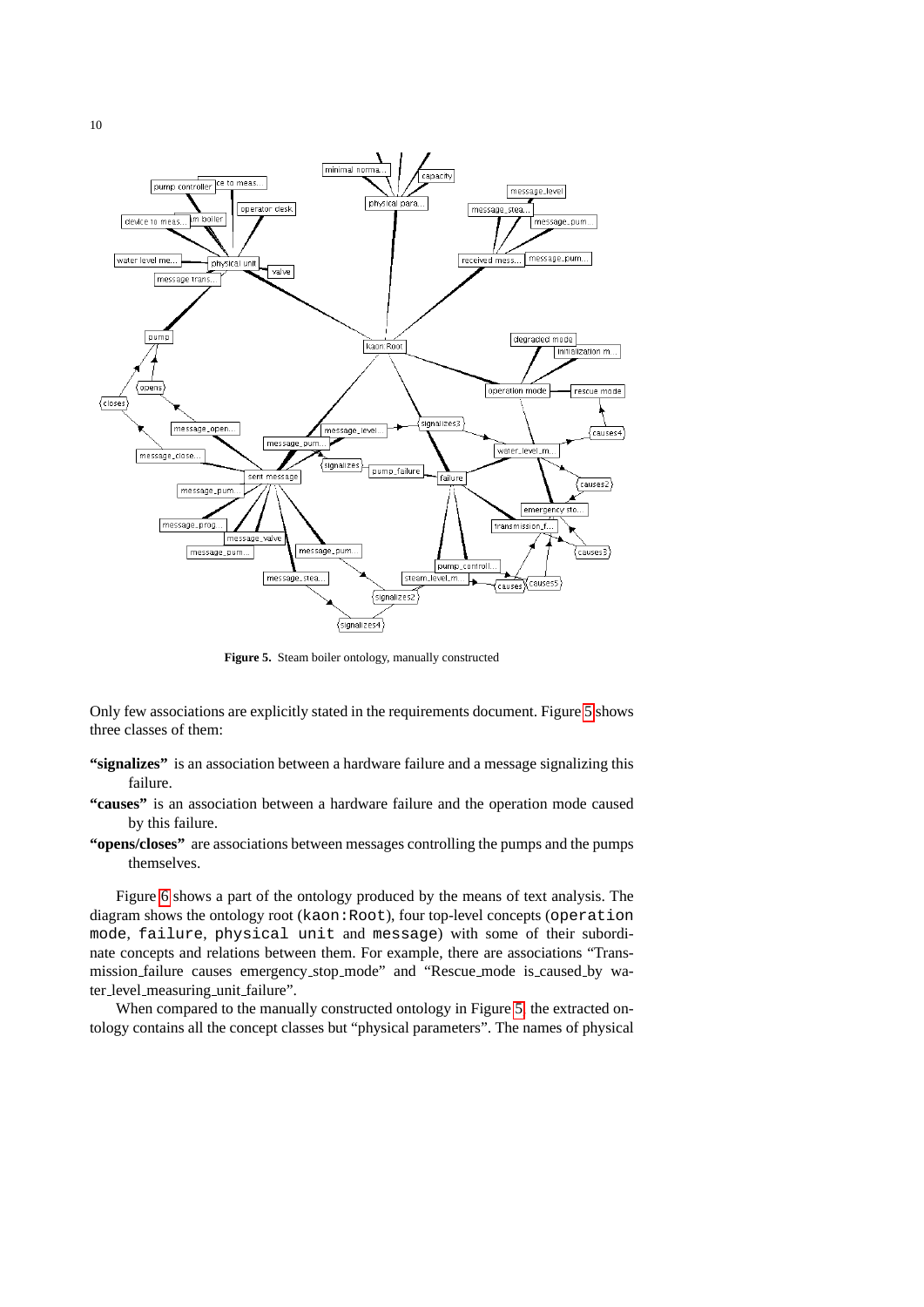

<span id="page-10-0"></span>Figure 6. Steam Boiler: part of the produced ontology

parameters were not extracted as they occur solely in incomplete phrases (enumerations). Extraction of concepts from incomplete phrases is not possible yet. For the same reason two of the physical units were not extracted: "operator desk" and "message transmission system". These concepts are mentioned only once in the document and their role is not further specified. A human reader would extract these two concepts, but would have to guess how they interact with other components. This point can be seen both as a weakness of the extraction technique and as an omission in the document: these two components are also missing in the steam boiler simulator (Figure [4\)](#page-8-0), programmed for the participants of the formal methods contest, whose goal was to provide a formal steam boiler specification. As for other concept classes (messages, operation modes and failures), the approach succeeded in extracting all the concepts belonging to these classes.

Additionally to the concepts present in the original requirements document, operation mode "waiting state" was extracted from the revised document version. This concept was added during document revision, as the original document contained some abstract "state", which was treated exactly in the same way as operation modes. The extracted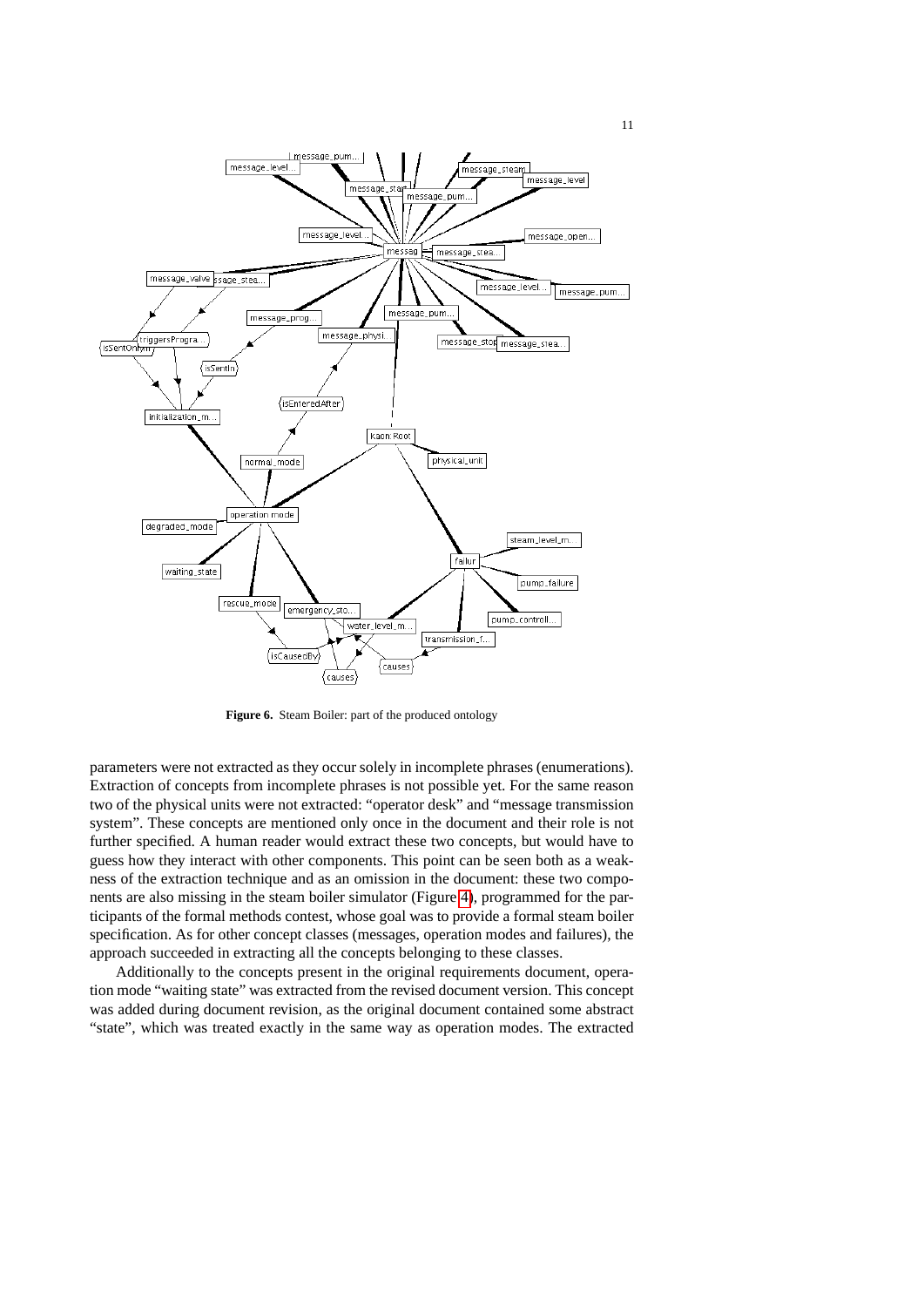ontology contains also additional relations, like "message program ready isSentIn initialization mode" and "message steam boiler waiting triggersProgramStart in initialization mode". These relations are sensible, but missing in the manually constructed ontology.

To summarize, the presented approach to ontology extraction by the means of text analysis is a powerful method, able to find flaws in requirements documents, to correct them, and then to produce an application domain ontology.

## **6. Use Cases for Ontology Validation**

# <span id="page-11-0"></span>*6.1. Requirements Engineering: Ontology Validation via Prototyping*

Is ontology extraction sufficient for document validation? Not really, because the ontology itself could be flawed. It therefore has to be validated by a domain expert, first. For this purpose, we convert the ontology into a domain specific model. "Domain specific" means that the modelling technique is tailored to the needs of the application domain.

In one of our case studies [\[21\]](#page-16-19) we used the formal method and tool AutoFOCUS [\[26\]](#page-17-3) to build the model domain for a distributed embedded control systems. AutoFOCUS offers the following modelling concepts for distributed embedded systems specification:

- hierarchically structured components
- messages
- typed channels (for message exchange)
- automatons (as a component implementation) including states and state transitions

The mapping of the ontology extracted from documents onto an AutoFOCUS do-main model consists of two steps:<sup>[5](#page-11-1)</sup>

1. Complete subtrees of the extracted taxonomy are mapped on AutoFOCUS concepts. For example, one of the taxonomies extracted in the case study contained the subtree "hardware". Each leaf concept of this subtree was mapped to an AutoFOCUS "Component". The taxonomy also contained the subtree "failures", which was mapped to AutoFOCUS "States", etc.

If two branches are non disjoint, one either has to map both of them onto the same modelling concept or to descend to finer subtrees. The decision on which concept to use for what subtree is context dependent and has to be made by the analyst.

2. The associations existing in the ontology are mapped onto the corresponding connection concepts available in the formal model. These are communication channels for components and transitions between states for subtrees that were mapped onto states.

The result of this modelling is a formal model of the system specified by the requirements document. Note, that due to the automated terminology extraction and the mechanical construction of the ontology, this formal model resembles the system specified by the requirements documents without being biased from misinterpretations of the software engineer or forgotten resp. ignored statements in the documents.

12

<span id="page-11-1"></span><sup>&</sup>lt;sup>5</sup>mapping to AutoFOCUS is presented in more detail in [\[27\]](#page-17-4)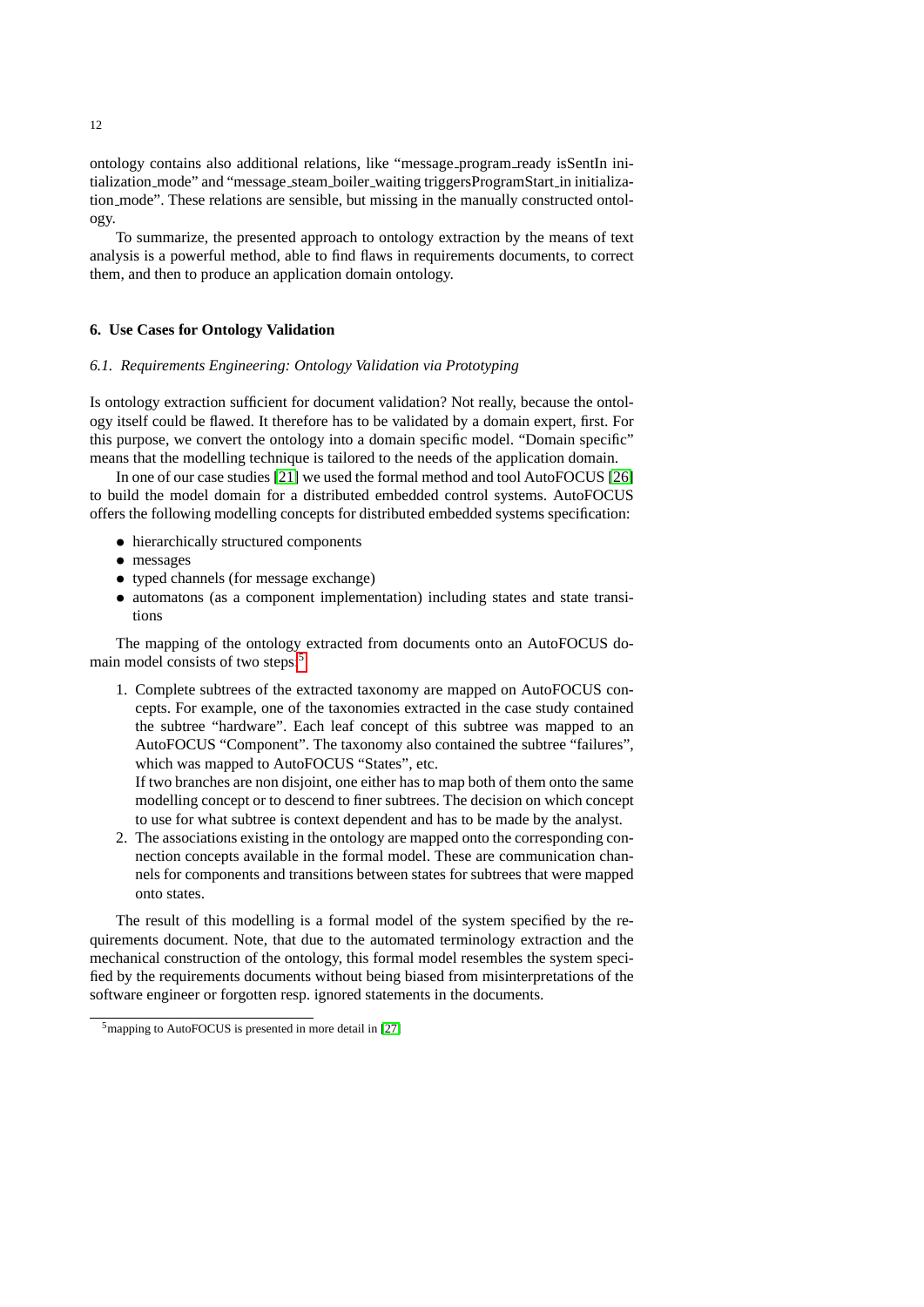In case of AutoFOCUS, this model is even executable representing a prototype of the target system. This prototype in turn is an excellent means to validate the ontology itself because it allows a domain expert to check whether all the intended states, components, transitions, etc. are in place and behave as expected. A failure of this validation represents a flaw in the ontology which is most likely due to an inconsistency or incompleteness of the original requirements document!

For example, consider Figures [7](#page-12-0) and [8.](#page-12-1) The former one represents the components and channels generated from the ontology shown in Figure [6,](#page-10-0) while the latter represents the generated states and state transitions for the "control unit". The state transition diagram is obviously incomplete. This is due to the fact that the relations between corresponding states are missing in the ontology. The associations, in turn, are missing just because the state are never explicitly mentioned in the same sentence. Thus, missing state transitions in the resulting AutoFOCUS model indicate lack of explicitness in the requirements document.



<span id="page-12-0"></span>**Figure 7.** Component network, converted from the steam boiler ontology in Figure [6](#page-10-0)



<span id="page-12-1"></span>Figure 8. The automaton for "control\_unit", converted from the steam boiler ontology in Figure [6](#page-10-0)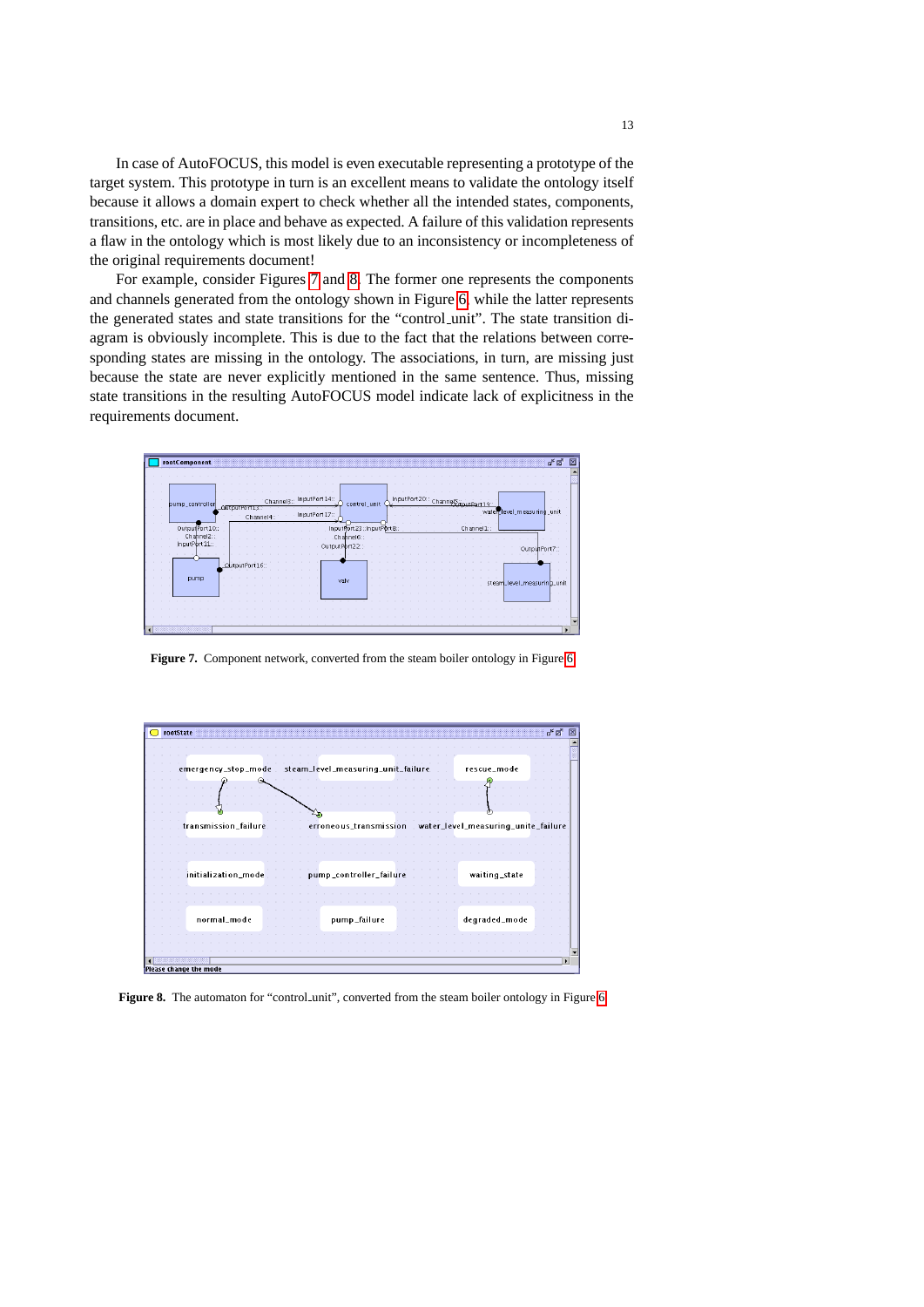

<span id="page-13-1"></span>**Figure 9.** Knowledge acquisition process, adapted to several information sources

#### <span id="page-13-0"></span>*6.2. Re-Engineering: Ontology Comparison*

Similar to requirements engineering, software re-engineering can usually only be accomplished after a sound domain knowledge has been gained. However, in opposite to requirements engineering there is more than one relevant source of information. In addition to the documentation, the program code is another, an even more important source of domain information. As the code and the documentation are frequently changed independently after roll-out, the documented and the implemented domain model are hardly ever consistent but differ from each other. Thus, to validate the ontology extracted from the documentation, it is necessary to compare it to the ontology implemented in program code or vice versa.

The availability of more than one source of information entails minor changes to the process of knowledge acquisition. Figure [9](#page-13-1) shows ontology extraction from two different sources. Now, validation is done by comparing different ontologies and not via prototyping.

To compare the documented and the implemented domain model, it is necessary to extract a domain model from the program code. In the case of object-oriented (OO) code, a significant portion of the concept hierarchy is explicitly coded with the class hierarchy induced by inheritance and associations. In non-OO code other structural dependencies, such as modules, file and directory structure, and #include directives must be taken into concern. For simplicity, we assume an OO programming model, here.

In [\[28\]](#page-17-5), we have shown, how concise and consistent naming within the program code can be achieved and preserved during software development and maintenance. Here, require concise naming of identifiers within the code and continue this line of thought by using the names of the identifier as the starting point for term extraction. The associations between the concepts – i.e. classes – are extracted from the inheritance hierarchy and associations among classes.

Note, that the ontology build from code will comprise domain concepts as well as technical concepts, as for example classes used for file or database access. To be able to compare this ontology with an ontology build from domain only documentation, the domain concepts must be separated from the technical concepts. Ontology comparison metrics, such as introduced by Maedche and Staab [\[29\]](#page-17-6), can cater for such "add-ons" when measuring ontology similarities. The defined metrics are asymmetric, so it is possible to see whether the documented ontology is covered by the implemented ontology.

The following list defines ontology similarity measures adapted to the comparison of ontologies extracted from documentation and program code.

**Lexical comparison:** Lexical comparison is based on the edit distance [\[30\]](#page-17-7) measuring the minimal number of insertions, deletions and substitutions necessary to convert one string into another. For example, the edit distance between "toy example" and

14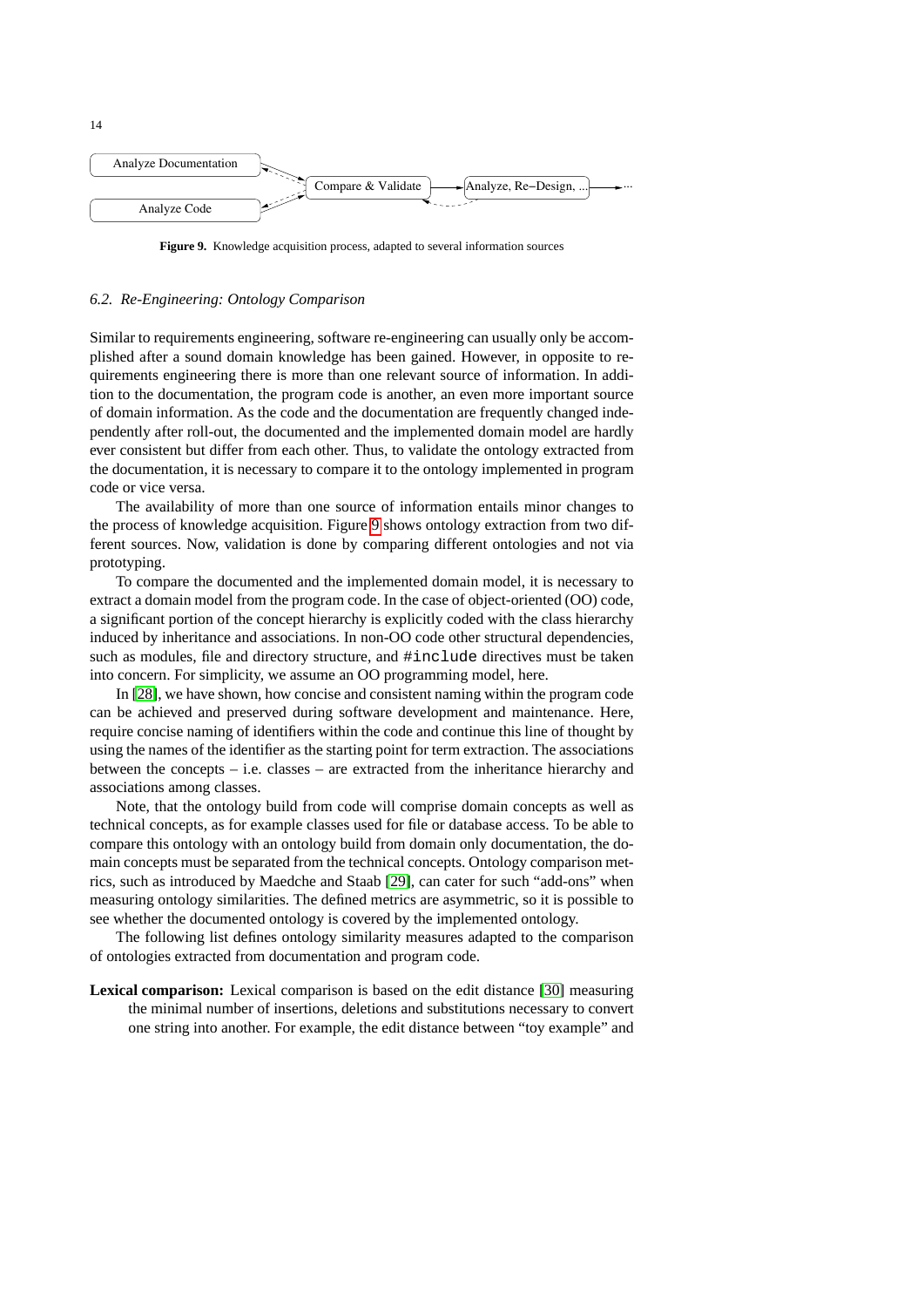"toy-examples" is 2. On the basis of the edit distance Maedche and Staab define string similarity of the two strings  $L_i$  and  $L_j$ :

$$
StrSim = \max\left(0, \frac{\min(|L_i|, |L_j|) - \text{EditDistance}(L_i, L_j)}{\min(|L_i|, |L_j|)}\right)
$$

The string similarity measure *StrSim* returns values between 0 and 1; 0 meaning completely different, 1 for match. Lexical ontology similarity of two ontologies built on lexicons  $\mathcal{L}_1$  and  $\mathcal{L}_2$  is defined as

$$
LexSim(\mathcal{L}_1, \mathcal{L}_2) = \frac{1}{|\mathcal{L}_1|} \sum_{L_i \in \mathcal{L}_1} \max_{L_j \in \mathcal{L}_2} (StrSim(L_i, L_j))
$$

The lexical similarity measure  $LexSim$  is asymmetric, which is necessary for comparison of the documented and the implemented ontology:

LexSim(DocumentedLexicon, ImplementedLexicon) measures whether every documented concept is implemented. Surely, one should expect that the implemented ontology contains more concepts. However, it is suspicious, if the documented concepts are missing in the implementation.

**Taxonomy comparison:** Taxonomy similarity measures whether the sub- and superconcepts of a certain concept coincide in two ontologies. Let  $H$  denote the taxonomic (hierarchical) part of the ontology and let  $SupSub(L, \mathcal{H})$  be the set of sub- and superconcepts of  $L$  in the hierarchy  $H$ . Taxonomic overlap of two hierarchies with respect to the term L is defined as

$$
TO(L, \mathcal{H}_1, \mathcal{H}_2) = \frac{|SupSub(L, \mathcal{H}_1) \cap SupSub(L, \mathcal{H}_2)|}{|SupSub(L, \mathcal{H}_1) \cup SupSub(L, \mathcal{H}_2)|}.
$$

The average value measures the extent to that the documented and the implemented hierarchies agree.

$$
\overline{TO}(\mathcal{H}_1, \mathcal{H}_2) = \frac{1}{|\mathcal{L}_1|} \sum_{L \in \mathcal{L}_1} TO(L, \mathcal{H}_1, \mathcal{H}_2)
$$

This metric is asymmetric, just like the lexical similarity metric.

 $\overline{TO}(DocumentedHierarchy, ImplementedHierarchy)$  measures whether the documented concept hierarchy (extracted as cluster hierarchy) is correctly implemented.

**Relation comparison:** The relation similarity metric defined by Maedche and Staab [\[29\]](#page-17-6) is rather complicated though this complexity is dispensable for ontologies extracted from code. It caters for relations with arbitrary domain and range but the relationships at the class level of OO code are restricted: Each relation connects just two classes. Note, that the relations extracted from the text are binary as well (see section [4](#page-4-0) or [\[21\]](#page-16-19) for details). Thus, to compare relations, a simpler metric can be used.

Let  $\mathcal{L}_1$  and  $\mathcal{L}_2$  be two lexicons and let the lexicons be sorted in such a way that for all *i* the concept  $L_{1i}$  corresponds to the concept  $L_{2i}$ . This correspondence can be established for example by the means of the lexical similarity measure. Given the sets of non-taxonomic relations  $\mathcal{R}_1$  and  $\mathcal{R}_2$  as parts of the extracted ontologies,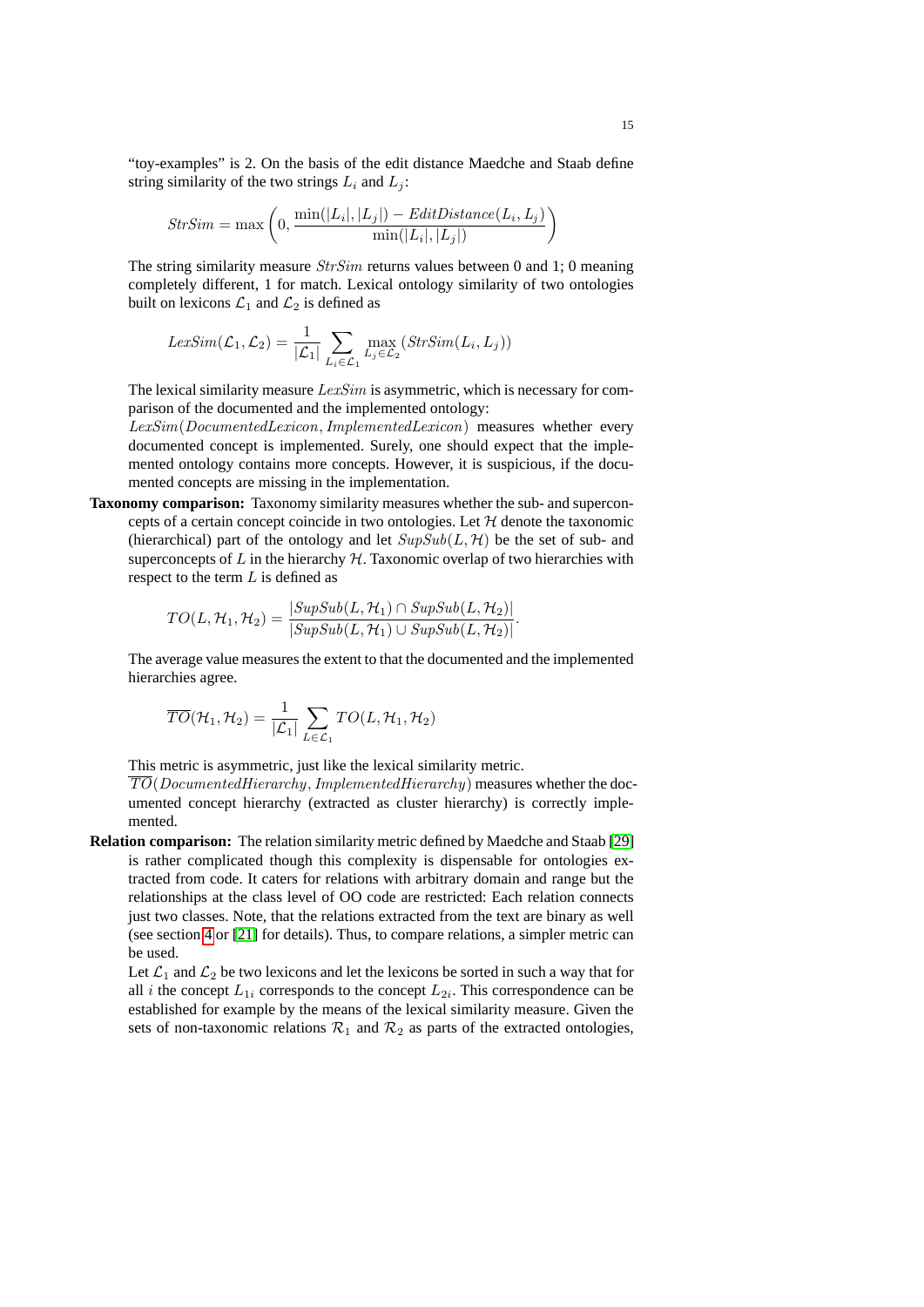it is easy to determine the coinciding relations, i. e. the relations connecting the corresponding terms. With this the relational overlap of two ontologies can be computed as follows:

$$
\overline{RO}(\mathcal{R}_1, \mathcal{R}_2) = \frac{Number\ of\ coinciding\ relations}{|\mathcal{R}_1|}
$$

Again, this metric is asymmetric.

 $\overline{RO}(Documented Relations, Implemented Relations)$  exposes whether all the documented relations are implemented.

These ontology similarity metrics deliver valuable information to software maintainers by giving an estimate on how large the discrepancies between documentation and code are. In other words, these numbers reflect the reliability of the information contained in the documentation.

In the case that the similarity measures are high enough (it is up to the analyst to define what "high enough" means) they also validate the extracted domain ontology.

# <span id="page-15-1"></span>**7. Summary**

The ontology based validation method presented in this paper tackles a crucial tasks in various software engineering activities: validation of the terminology. Two example scenarios that could benefit from this approach are requirements engineering and software maintenance.

The starting point of this ontology construction is an analysis of the available documents. However, as experience shows, the documents, especially the requirements documents, are usually inconsistent. Thus, detection of inconsistencies has predominant importance if the ontology is to provide any value.

The iterative text analysis approach presented in this paper performs both tasks: it extracts the terminology and gives feedback to the analyst, enabling him to discover inconsistencies. After elimination of these inconsistencies the domain ontology is built and can be used as*the* common language for all the stakeholders in further project phases.

In order that become actually useful, the ontology gets validated. In the case of requirements engineering the validation is performed via prototyping, in the case of reengineering the ontology extracted from documents is validated by comparing it with another ontology extracted from the actual program code.

Term extraction, ontology construction and validation all together are combined into an integrated process that delivers a valuable tool to counter inconsistencies in documentation and code which are a frequent source of misunderstandings during software development and subsequent errors in the resulting products.

### **References**

<span id="page-15-0"></span>[1] Abrial, J.R., Börger, E., Langmaack, H.: The steam boiler case study: Competition of formal program specification and development methods. In Abrial, J.R., Borger, E., Langmaack, H., eds.: Formal Methods for Industrial Applications. Volume 1165 of LNCS., Springer–Verlag (1996) [http://www.informatik.uni-kiel.de/](http://www.informatik.uni-kiel.de/~procos/dag9523/dag9523.html) [˜procos/dag9523/dag9523.html](http://www.informatik.uni-kiel.de/~procos/dag9523/dag9523.html).

16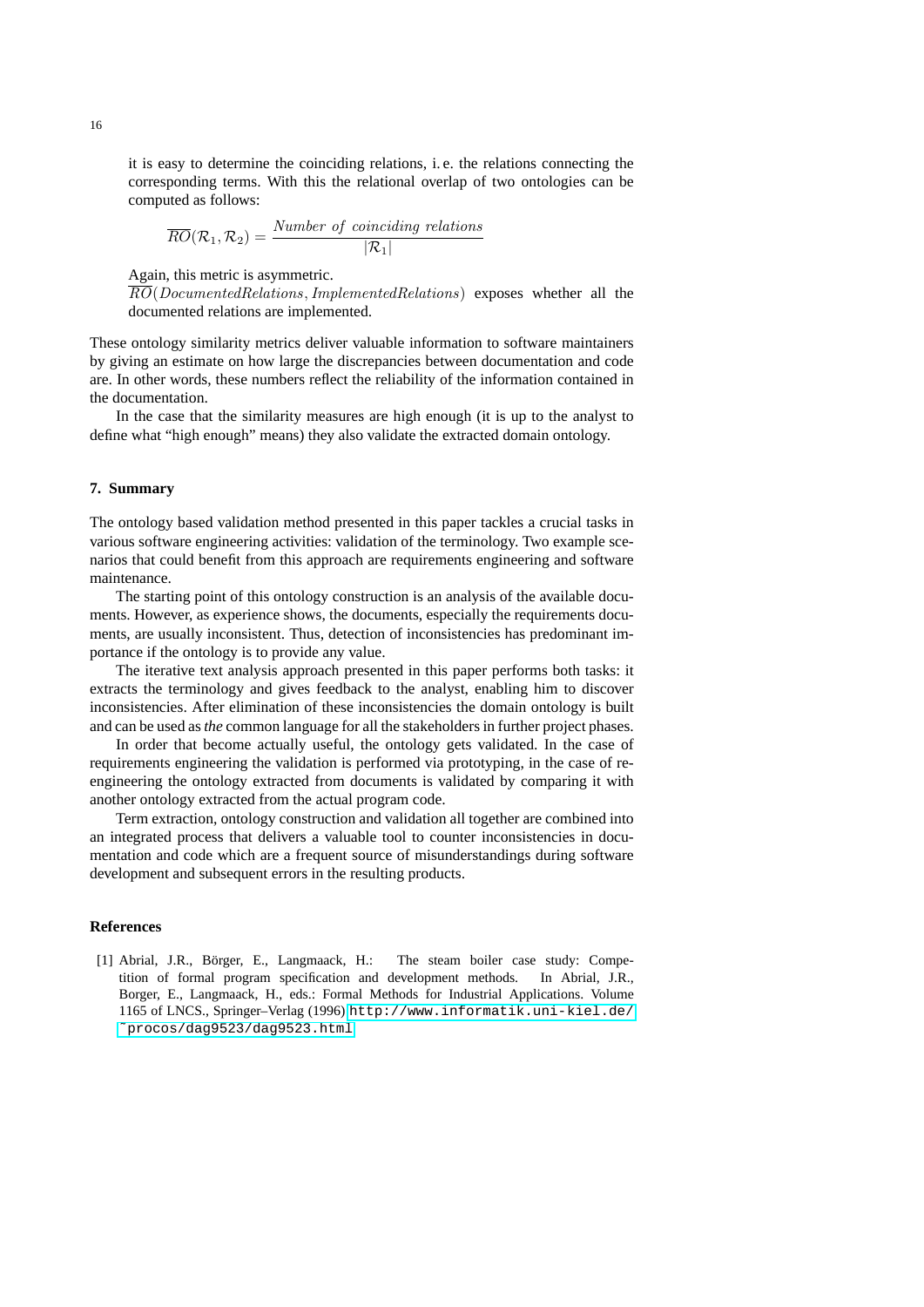- <span id="page-16-0"></span>[2] Sneed, H.M.: Object-oriented cobol recycling. In: WCRE '96, IEEE Computer Society (1996) 169
- <span id="page-16-1"></span>[3] Pigoski, T.M.: Practical Software Maintenance. Wiley Computer Publishing (1996)
- <span id="page-16-2"></span>[4] Ben Achour, C.: Linguistic instruments for the integration of scenarios in requirement engineering. In Cohen, P.R., Wahlster, W., eds.: Proceedings of the Third International Workshop on Requirements Engineering: Foundation for Software Quality (REFSQ'97), Barcelona, Catalonia (1997)
- <span id="page-16-3"></span>[5] Aussenac-Gilles, N.: Supervised Learning for Ontology and Terminology Engineering. In Kushmerick, N., Ciravegna, F., Doan, A., Knoblock, C., eds.: machine Learning for the Semantic Web, Dagstuhl seminar, Dagstuhl (Germany). (2005)
- <span id="page-16-4"></span>[6] Goldin, L., Berry, D.M.: AbstFinder, a prototype natural language text abstraction finder for use in requirements elicitation. Automated Software Eng. **4** (1997) 375–412
- <span id="page-16-5"></span>[7] Abbott, R.J.: Program design by informal English descriptions. Communications of the ACM **26** (1983) 882–894
- <span id="page-16-6"></span>[8] Chen, P.: English sentence structure and entity-relationship diagram. Information Sciences **1** (1983) 127–149
- <span id="page-16-7"></span>[9] Ratnaparkhi, A.: Maximum Entropy Models for Natural Language Ambiguity Resolution. PhD thesis, Institute for Research in Cognitive Science, University of Pennsylvania (1998)
- <span id="page-16-8"></span>[10] Hearst, M.A.: Automatic acquisition of hyponyms from large text corpora. Technical Report S2K-92-09 (1992)
- <span id="page-16-9"></span>[11] Berland, M., Charniak, E.: Finding parts in very large corpora. In: Proceedings of the 37th annual meeting of the Association for Computational Linguistics on Computational Linguistics, Morristown, NJ, USA, Association for Computational Linguistics (1999) 57–64
- <span id="page-16-10"></span>[12] Degeratu, M., Hatzivassiloglou, V.: Building automatically a business registration ontology. In: The Second National Conference on Digital Government (dg.o 2002), LA, CA. (2002)
- <span id="page-16-11"></span>[13] Lame, G.: Using nlp techniques to identify legal ontology components: Concepts and relations. In: Law and the Semantic Web. (2003) 169–184
- <span id="page-16-12"></span>[14] Zhou, L., Booker, Q., Zhang, D.: Toward rapid ontology development for underdeveloped domains. In: HICSS '02: Proceedings of the 35th Annual Hawaii International Conference on System Sciences (HICSS'02)-Volume 4, Washington, DC, USA, IEEE Computer Society (2002) 106
- <span id="page-16-13"></span>[15] Fuchs, N.E., Schwertel, U., Schwitter, R.: Attempto Controlled English (ACE) language manual, version 3.0. Technical Report 99.03, Department of Computer Science, University of Zurich (1999) [http://www.ifi.unizh.ch/attempto/publications/](http://www.ifi.unizh.ch/attempto/publications/papers/ace3_manual.pdf) [papers/ace3\\_manual.pdf](http://www.ifi.unizh.ch/attempto/publications/papers/ace3_manual.pdf), accessed 21.05.2004.
- <span id="page-16-14"></span>[16] Gervasi, V., Nuseibeh, B.: Lightweight validation of natural language requirements: a case study. In: 4th International Conference on Requirements engineering, IEEE Computer Society Press (2000) 140–148
- <span id="page-16-15"></span>[17] Ambriola, V., Gervasi, V.: Experiences with domain-based parsing of natural language requirements. In Fliedl, G., Mayr, H.C., eds.: Proc. of the 4th International Conference on Applications of Natural Language to Information Systems. Number 129 in OCG Schriftenreihe (Lecture Notes) (1999) 145–148
- <span id="page-16-16"></span>[18] Breitman, K.K., Sampaio do Prado Leite, J.C.: Ontology as a requirements engineering product. In: Proceedings of the 11th IEEE International Requirements Engineering Conference, IEEE Computer Society Press (2003) 309–319
- <span id="page-16-17"></span>[19] Russell, S., Norvig, P.: Artificial Intelligence: A Modern Approach. 2nd edition edn. Prentice-Hall, Englewood Cliffs, NJ (2003)
- <span id="page-16-18"></span>[20] Zave, P., Jackson, M.: Four dark corners of requirements engineering. ACM Trans. Softw. Eng. Methodol. **6** (1997) 1–30
- <span id="page-16-19"></span>[21] Kof, L.: An Application of Natural Language Processing to Domain Modelling – Two Case Studies. International Journal on Computer Systems Science Engineering **20** (2005) 37–52
- <span id="page-16-20"></span>[22] Faure, D., Nedellec, C.: ASIUM: Learning subcategorization frames and restrictions of se- ´